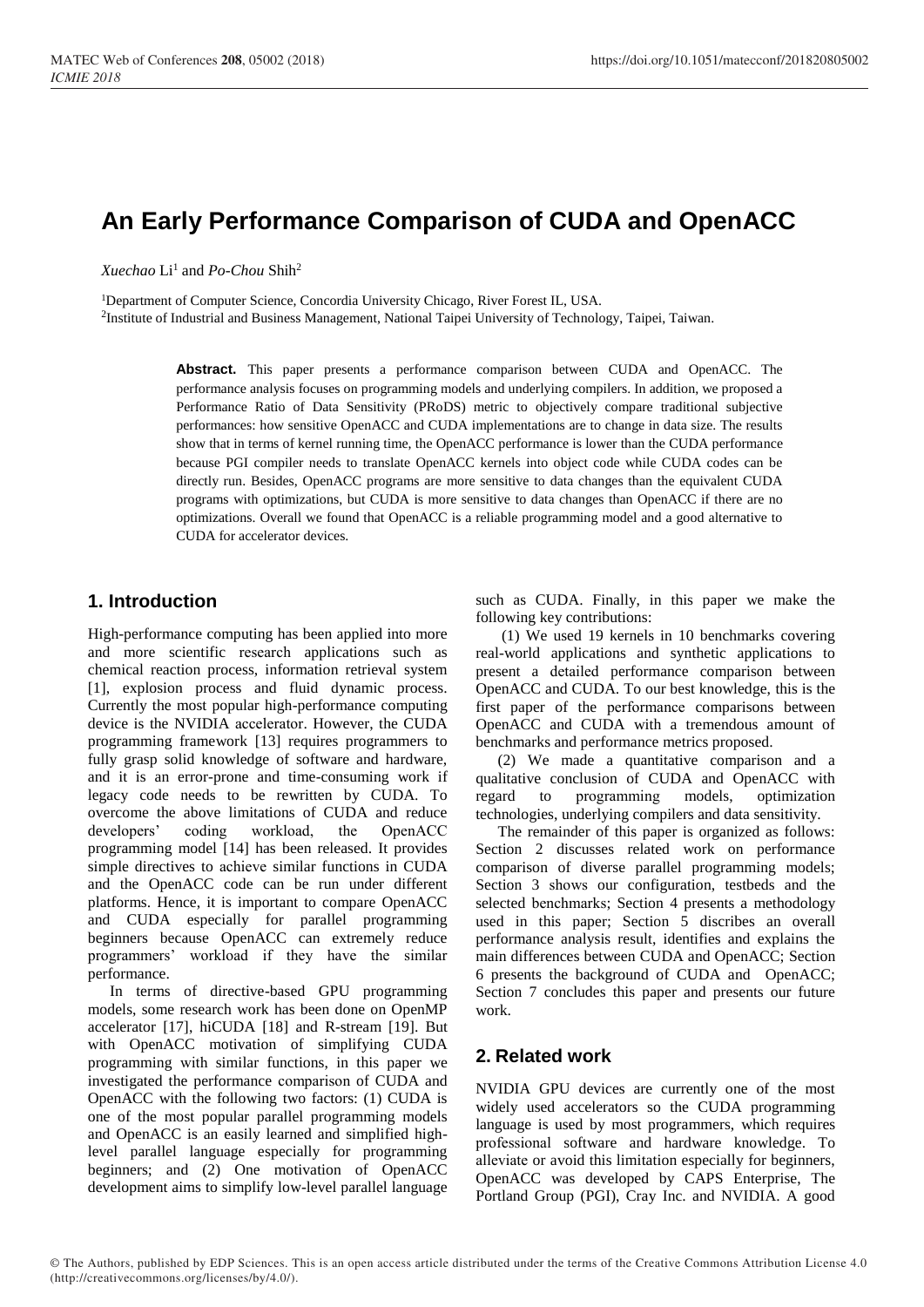performance comparison between OpenACC and CUDA can effectively assist programmers to make a decision on which language is better for their specific research work. Suejb *et al* [20] investigated OpenCL, OpenACC, CUDA and OpenMP, the threat that CUDA is not able to be run on Intel GPUs made conclusions less convinced. Also, compared to other papers [2-4] where only 1–2 benchmarks were used, we use 19 kernels in 10 benchmarks to fully evaluate OpenACC and CUDA programming models and use the PRoDS to objectively compare the data sensitivity. Although the results from the paper [2] showed that in general OpenACC performance is slower than CUDA's, we found that all results were based on only two micro benchmarks and one application. The use of few benchmarks cannot fully evaluate their performances so based on results from 19 kernels in 10 benchmarks in this paper, we find that CUDA codes still outperforms OpenACC codes in terms of kernel running time. In this section, a number of performance comparisons among different parallel programming models are presented.

Christgau *et al.* [4] presented a very interesting application--Tsunami Simulation EasyWave—for comparing CUDA and OpenACC using two different GPU generations (Nvidia Tesla and Fermi). Through listing runtime values under different hardware-specific optimizations—memory alignment, call by value and shared memory—three key points were revealed that (1) even the most tuned code on Tesla does not reach the performance of the unoptimized code on the Fermi GPU; (2) the platform independent approach does not reach the speed of the native CUDA code; (3) memory access patterns have a critical impact on the compute kernel's performance.

Tetsuya *et al.* [2] used two micro benchmarks and one real-world application to compare CUDA and OpenACC. The performance was compared among four different compilers: PGI [15], Cray, HMPP [16] and CUDA with different optimization technologies: thread mapping and shared memory in Matrix Multiplication micro benchmark and branch hoisting and register blocking were applied into 7-Point stencil micro benchmark. Finally, a performance relative to the CPU performance was compared in computational fluid dynamics application with kernel specification, loop fusion and fine-grained parallelization in the matrix free Gauss-Seidel method optimization. The results showed that OpenACC performance is 98% of CUDA's with careful manual optimization but in general it is slower than CUDA.

In [9] authors compared kernel execution times and data transfer times between host and device and end-toend application execution times for both CUDA and OpenCL. The only application tested was Adiabatic Quantum Algorthms (AQUA) [10] which was implemented by complex, near-identical CUDA and OpenCL kernels. All run times and data transfer times were listed with different input sizes-Qubits. The conclusion was made that CUDA performed better when transferring data and CUDA's kernel execution was also consistently faster than OpenCL's.

An overview and comparison of OpenCL and CUDA was also presented in [11]. Five application benchmarks—Sobel filter, Gaussian filter, Median filter, Motion Estimation, Disparity Estimation—were tested under NVIDIA Quadro 4000. This paper compared and analyzed C, OpenCL and CUDA and the two kinds of APIs—CUDA runtime API and CUDA driver API. Detailed data comparison generated by different benchmarks generally showed CUDA had a better performance compared with OpenCL.

# **3. Experiment**

### **3.1 Testbeds**

All experimental results were obtained by nvprof (NVIDIA 2015) from the NVIDIA profiler toolkit and generated on a server which consists of the host CPU and the attached GPU. The host processor was a 10-core Intel Xeon E5-2650 at 2.3 GHz with 16 GB DDR4 RAM and 25 MB cache; the device was an NVIDIA Tesla K40c at 0.75 GHz with 11,520 MB global memory. We used the NVIDIA CUDA compiler v7.0.17 and the PGI Accelerator compilers (for OpenACC) v15.4, running on CentOS 7.1.1503.

### **3.2 Benchmarks selection**

Benchmarks were selected from the Rodinia suite [5] and a code sample from NVIDIA. Also we developed a particular scientific computation application with an emphasis on computing speed. To get a "balanced" comparison data, we followed a similar benchmark categories standard in the paper [6] to select benchmarks from synthetic applications to real-world applications and following the guideline of the Dwarfs [7], details of categories, Dwarfs, domains and descriptions were described in Table 1 where Syn denotes a synthetic application and R-W denotes a real-world application. Finally, more details about each benchmark in the Rodinia suite are described in

the papers [6]. Following a similar explanation in the paper [6], we presented a different meaning of Real-world applications and Synthetic applications in this paper.

Real-world applications. To solve realistic problems in other scientific research areas, such applications usually use well-known and classic algorithms to do iteration calculations.

Synthetic applications. For the purpose of pure theoretical measurement, sometimes researchers need highly-intensive computation to explore the biggest machine performance. Here, MatMul in both CUDA and OpenACC, Jacobi (CUDA) are developed by ourselves (denoted by SELF).

# **4. Methodology**

### **4.1 Data sensitivity**

An interesting phenomenon was found when time was measured with different input sizes in some benchmarks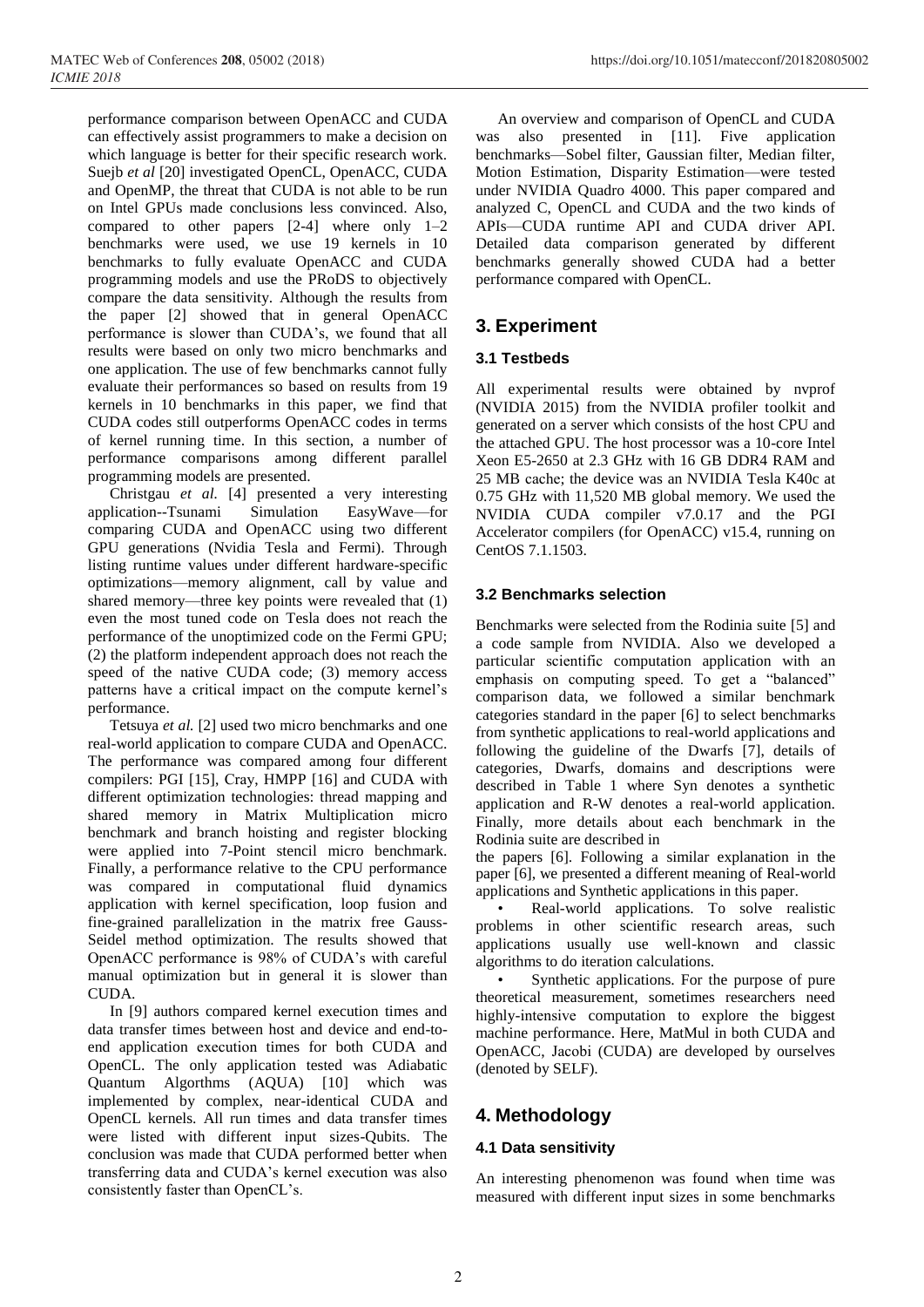under different programming models. Time change does not follow the pace of input size change. For those wellknown or classic algorithms, the time complexity can clearly tell the relationship of time and input size such as an O(n log n) in the Fast Fourier Transform(FFT) algorithm, but it cannot be perfectly applied to our benchmarks. For example, in CFD the input size is mainly showed as a file size and in some benchmarks, there are no classic algorithms. Also, in this paper we focus on the impact of different programming models on run time, rather than the algorithms' impact. We call this kind of impact Performance Ratio of Data Sensitivity (PRoDS) – how sensitive both OpenACC and CUDA programming models are to data changes in this paper specifically.

In order to objectively and quantitatively measure PRoDS, we propose the following formula to calculate the PRoDS. It is described:

$$
PRODS = \frac{|Difference_{time\_cuda}|}{|Difference_{time\_OpenACC}|}
$$

If  $PRODS < 1$ , the performance of OpenACC is more sensitive to data than CUDA; if  $PRODS > 1$ , the performance of CUDA is more sensitive to data than OpenACC. If  $|1-PRODS| < 0.1$ , we assume that both OpenACC and CUDA have the same data sensitivity as the definition in the paper (Fang, Varbanescu, and Sips 2011).

For the PRoDS formula, Difference<sub>time cuda</sub> means a difference of CUDA running time with different input sizes. For example, in Matrix Multiplication, if 10 seconds were spent when input size is 1024x1024 and 6 seconds were spent when input size is  $512x512$ , Difference $_{time \text{ cada}}$  is 4 seconds. A similar explanation is in Difference<sub>time\_OpenACC</sub>.

# **5. Data evaluation**

#### **5.1 Comparision on data sensitivity**

To investigate which programming model is more stable when input size changes over a wide range, we proposed a metric of the Performance Ratio of Data Sensitivity (PRoDS) to convert a subjective measurement to an objective one. And an input size from benchmarks was listed in Table 2. Compared to the formula in [6], one obvious difference in the PRoDS formula is to add a condition to judge whether or not both programming models have the same data sensitivity, which means that PRoDS just denotes a ratio of performance changing extent. To obtain a "native" comparison of the data sensitivity, the performance in the thread mapping version of OpenACC was selected to compare to the CUDA version. Because many different input sizes were used in measuring the performance of each benchmark, we selected the "worst" gradient values as comparison samples, which have biggest values. Finally, to make a fair comparison of data sensitivity,

we divided all benchmarks into two categories: one without optimization and one with optimizations, and the PRoDS caused by different optimization technologies is ignored.

In non-optimization category, the CUDA implementation was more sensitive to data than the OpenACC implementation. This is particularly true for the first kernel in CFD (*cfd\_k1*) and the second kernel in BFS (*bfs\_k2*). As Figure 2 shows, in cfd\_k1, the PRoDS of CUDA is 1.4 times more sensitive than one of OpenACC while in bfs\_k2 CUDA is 13% more sensitive to data than OpenACC. Because the thread mapping version was used in this experiment, we explicitly added specific values for gang and vector parameter in kernel construct of OpenACC. In this way, the PGI compiler's flexibility of compiling parallelizable loops in OpenACC implementation was significantly limited. In contrast, CUDA not only allowed programmers to set up Gid/Block dimensions, but also gave programmers permission on operations of index such as *blockDim.x, threadIdx.x*.

 In the optimization category, the OpenACC implementation was more sensitive to data than the CUDA implementation. This is particularly true for Hotspot and Lud with memory-coalescing optimization. As Figure 1 presented, in Hotspot the OpenACC implementation was 60% more sensitive to data than the CUDA one. In Lud the OpenACC implementation was 51% more sensitive to data

| <b>Benchmark</b> | <b>Suite</b>  | Category | Dwarf                      | Domain                  | <b>Description</b>                          |
|------------------|---------------|----------|----------------------------|-------------------------|---------------------------------------------|
| Jacobi           | <b>NVIDIA</b> | Syn      | Dense Linear Algebra       | <b>Image Processing</b> | A Jacobi iteration on Laplace2D             |
| MatMul           | <b>SELF</b>   | Syn      | Dense Linear Algebra       | Linear Algebra          | Matrix multiplication                       |
| <b>BFS</b>       | Rodinia       | $R-W$    | Graph Traversal            | <b>Graph Algorithms</b> | Graph breadth first search                  |
| <b>SRAD</b>      | Rodinia       | $R-W$    | <b>Structured Grid</b>     | <b>Image Processing</b> | Removing speckles in an image               |
| Gaussian         | Rodinia       | $R-W$    | Dense Linear Algebra       | Linear Algebra          | Solving for variables in a linear<br>system |
| Pathfinder       | Rodinia       | $R-W$    | <b>Dynamic Programming</b> | <b>Grid Traversal</b>   | Find a path from bottom row to top<br>row   |
| <b>LUD</b>       | Rodinia       | $R-W$    | Dense Linear Algebra       | Linear Algebra          | Calculate solutions of linear<br>equations  |
| NN               | Rodinia       | $R-W$    | Dense Linear Algebra       | Data Mining             | Find the k-nearest neighbors                |

**Table 1**: Benchmarks selection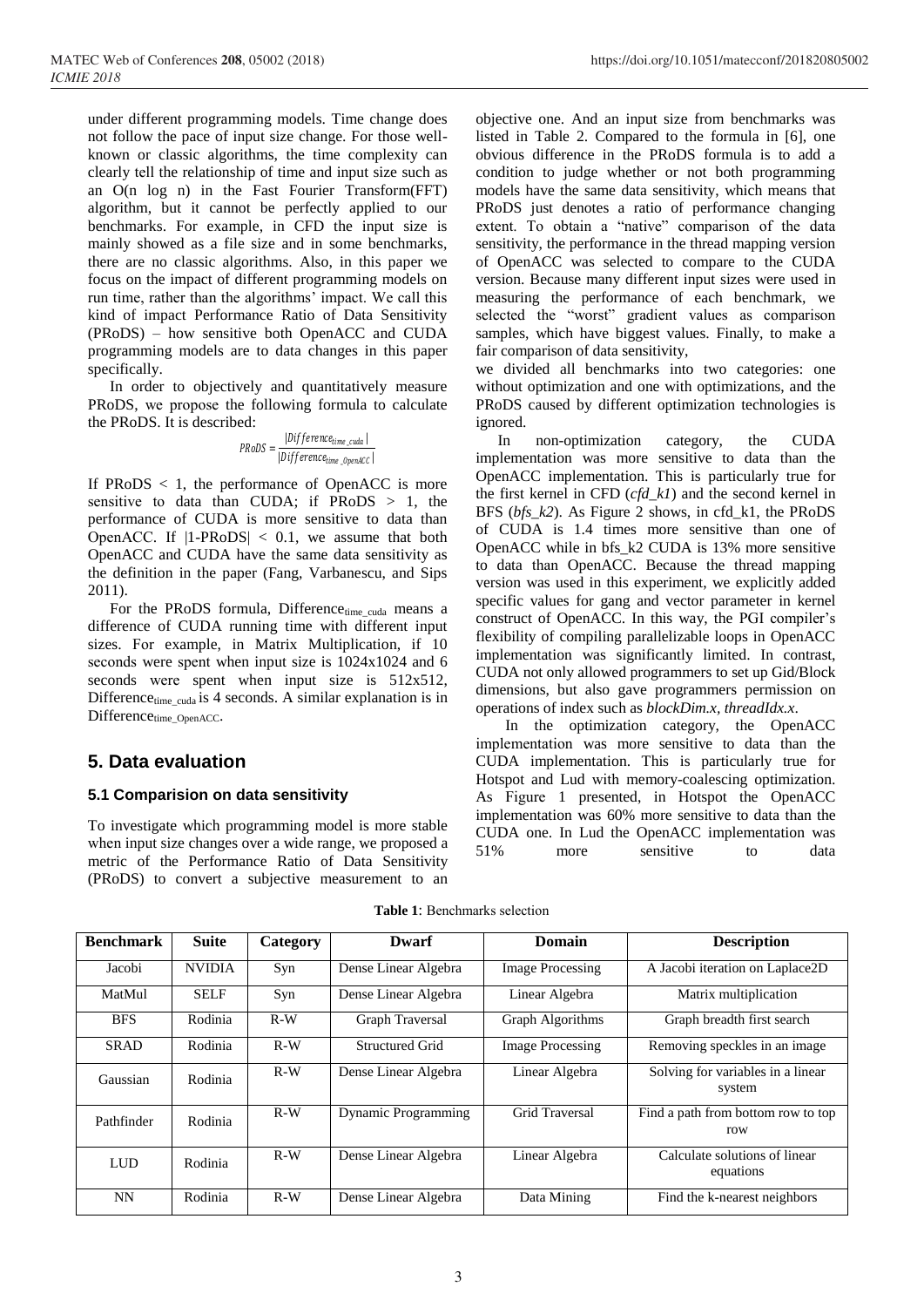| Hotspot | Rodinia | $R-W$ | <b>Structured Grid</b> | <b>Physics Simulation</b> | Thermal simulation           |
|---------|---------|-------|------------------------|---------------------------|------------------------------|
| CFD     | Rodinia | R-W   | Unstructured Grid      | <b>Fluid Dynamics</b>     | A solver for Euler equations |

than the CUDA implementation. The OpenACC programming style itself affected the data sensitivity. For memory coalescing, whether or not neighboring elements can be accessed mainly depends on loop order in OpenACC implementation, but the lack of architecture-specific directives in the OpenACC programming style limits programmers' ability in defining data attribution such as *shared* memory. In contrast, CUDA programmers can explicitly declare all data used as a shared type so that all results measured with different input sizes were less sensitive than the results in OpenACC implementation.

Through analyzing the PRoDS above, we concluded that the CUDA implementation was more sensitive to data than the OpenACC implementation without optimizations while the OpenACC implementation was more sensitive to data than the CUDA implementation with optimizations.

**Table 2.** Input size for selected benchmarks

| <b>Benchmark</b> | <b>Input Size</b>                  |
|------------------|------------------------------------|
| MatMul           | Matrix: 1024x1024                  |
| Jacobi           | Matrix: 1024x1024                  |
| <b>BFS</b>       | 4096x4096                          |
| Gaussian         | Matrix: 1024x1024                  |
| Pathfinder       | Row: 10000, Col:100, Iteration:100 |
| <b>NN</b>        | Number of records: 15690           |
| FD               | File size: 0.2M                    |



**Figure 1.** Performance comparison of data sensitivity with optimization



**Figure 2.** Performance comparison of data sensitivity without optimization

#### **5.2 Comparision on programming model**

*Gang* and *vector* parameters in *kernels* construct or *num\_gangs* and *vector\_length* parameters in parallel construct can assist OpenACC to achieve a similar dimension setup of Grid and Block in CUDA so that OpenACC and CUDA can implement and achieve similar acceleration in parallel loops. But as far as device memory hierarchy is concerned, CUDA can explicitly support specific kinds of memory in devices while OpenACC fails to do it because it is designed to be portable across platforms from multiple vendors [2]. For example, the use of architecture-specific device memory shared is impossible in OpenACC while this kind of memory can be explicitly declared and used in CUDA. Although cache directive can, to some extent, compensate performance loss caused by the lack of shared memory, the lack of barrier synchronization extremely limits effects of the use of this directive to read-only data [2].

### **6. Background**

The goal of high-performance parallel languages is to accelerate run time and to reduce the unnecessary waiting time of computing operations and resources schedule by utilizing optimization technologies such as kernel parameters tuning, the use of local memory, data layout in memory and avoiding CPU-GPU data transfer. In this section, we simply introduce languages used in this paper: CUDA and OpenACC.

CUDA is a parallel computing programming model that can be run only under NVIDIA's GPUs. It fully utilizes hardware architecture and software algorithms to accelerate high-performance computation with architecture-specific directives such as shared, or global. But this utilization requires programmers to fully understand each detail of hardware and software. For example, in order to utilize memory-coalescing or tiling technology, the software-managed on-chip and off-chip memory knowledge should be gained by users before programming, which is a big challenge, especially for programmers who have little knowledge of software and hardware. Also, in order to successfully launch CUDA kernels, all configurations, such as Grid/Block dimensions, computing behaviors of each thread, and synchronization problems need to carefully be tuned.

OpenACC is a cross-platform programming model and a new specification for compiler directives that allow for annotation of the compute region and data region that are offloaded to accelerators [2] such as GPUs. The OpenACC Application Programming Interface [8] offers a directive-based approach for describing how to manage data and execute sections of codes on the device, where parallelism often appears in regular repetition constructs such as Fortran "DO" loops and C "FOR" loops. In OpenACC, porting of legacy CPU-base code only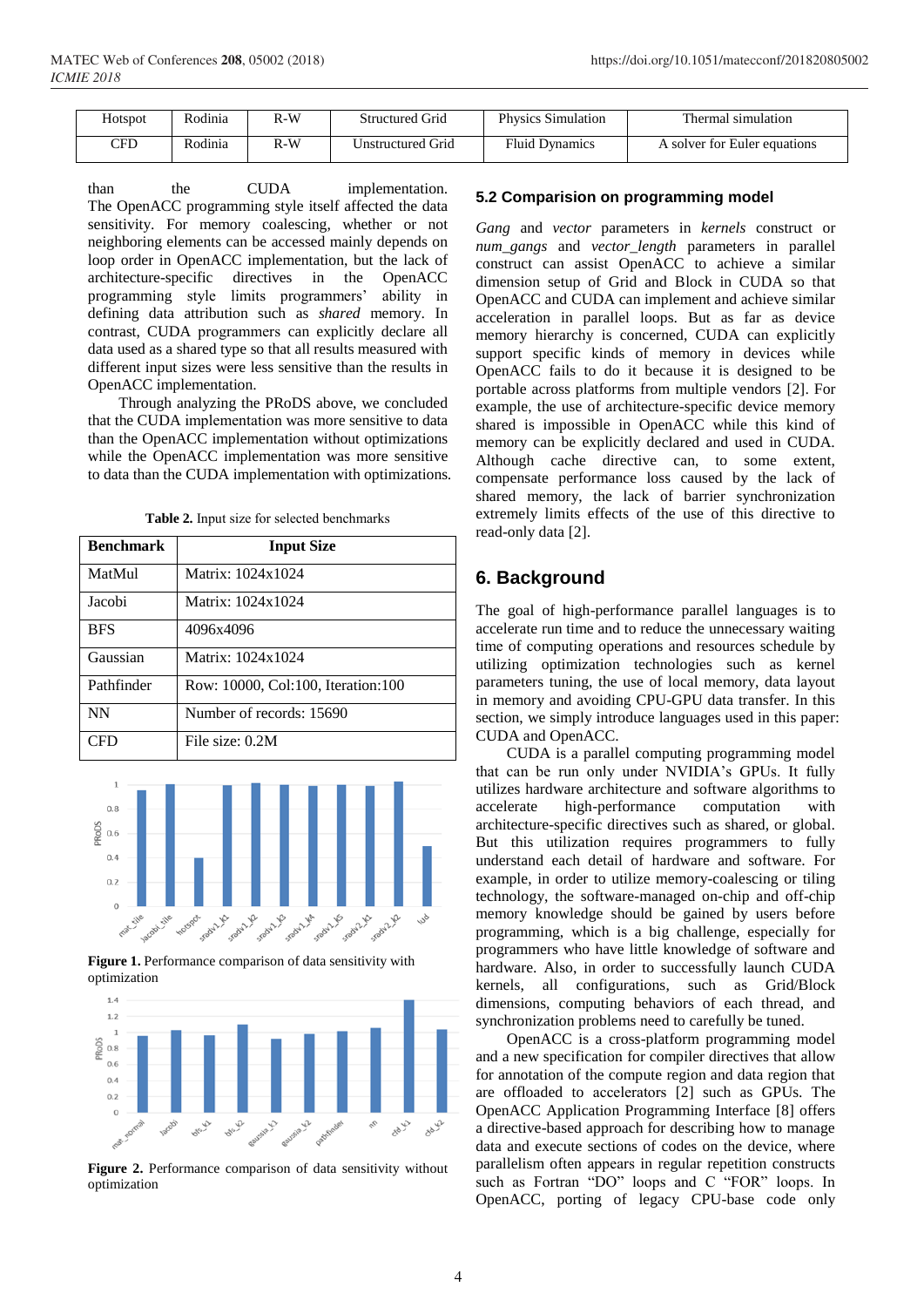requires to add several lines of annotations before the sections where they need to be accelerated, without changing code structures [2]. But over-simplification parallel programming model also brings to users limitations which may prevent full use of the available architectural resources, potentially resulting in greatly inferior performance when compared to highly manually tuned CUDA code [2]. For example, programmers can use synchronization to manage all threads of one block in CUDA while they fail in OpenACC. Some architecturespecific directives such as global, shared and private have been provided by CUDA while OpenACC does not provide them.

# **7. Conclusions and future work**

The analysis of performance gaps has been shown above in 19 kernels of 10 benchmarks. We used kernel execution time and data sensitivity as main standards referenced when conclusions were made. A comparison of data sensitivity is a new index to explore an easilyignored problem that how both programming models are sensitive to changes of data sizes. The appearance of the PRoDS formula brings us an objective comparison rather than a subjective comparison. Through the analysis of Figure 1 and Figure 2, the OpenACC programming model is more sensitive to data than the CUDA with optimizations while CUDA is more sensitive than OpenACC without optimizations. Overall, the OpenACC performance is similar to CUDA under a fair comparison and OpenACC can be a good alternative to CUDA especially for beginners in high-level parallel programming.

In the future work, we will continue to explore the influence of optimization techniques on CUDA and OpenACC models. Also, we will also use the autotuner [12] to optimize parameters in OpenACC so that the best performance can be used in the comparisons.

### **References**

- 1. X. Li, C. H, Li. and Y. Xie. 2011. "A Retrieval System of Vehicles Based on Recognition of License Plates". Proceedings of 2011 International Conference on Machine Learning and Cybernetics (ICMLC), IEEE, Guilin, pp.1453-1459.
- 2. Hoshino, T., Maruyama, N., Matsuoka, S. and Takaki, R. 2013. "CUDA vs OpenACC: Performance Case Studies with Kernel Benchmarks and a memory-bound CFD Application". 13th IEEE/ACM International Symposium on Cluster, Cloud and Grid Computing (CCGrid), pp. 136-143.
- 3. Herdman, J.A. Gaudin, W.P. Mclntosh-Smith, S. and Boulton, M. 2012. "Accelerating Hydrocodes with OpenACC, OpenCL and CUDA". 2012 SC Companion: High Performance Computing, Networking, Storage and Analysis (SCC). pp. 465- 471.
- 4. Christgau, S., Spazier, J., Schnor, B., Hammitzsch, M., Babeyko, A. and Waechter, J. 2014. "A

comparison of CUDA and OpenACC: Accelerating the Tsunami Simulation EasyWave". 27th International Conference on Architecture of Computing Systems (ARCS). pp. 1-5.

- 5. Che, S., Jeremy, W., Sheaffer, Michael, B., Lukasz G. S., Liang. W., and Kevin, S. 2010. "A characterization of the rodinia benchmark suite with comparison to contemporary cmp workloads", in Proceedings of the IEEE International Symposium on Workload Characterization (IISWC'10), pp. 1-11
- 6. Fang, J., Varbanescu, A and Sips, H. 2011. "A Comprehensive Performance Comparison of CUDA and OpenCL". International Conference of Parallel Processing (ICPP), pp. 216-225.
- 7. Krste, A. Ras, B. Bryan, C. Joseph, G. Parry, H. Kurt, K. David, P. William, P. John, S. Samuel, W. and Katherine, Y. 2006. "The landscape of parallel computing research: a view from Berkeley". Tech. Rep. UCB/EECS-2006-183, Electrical Engineering and Computer Science, University of California at Berkeley
- 8. The OpenACC Application Programming Interface, Version1.0, November 2011.
- 9. Kamran, K. Neil, D. and Firas, H. A Performance Comparison of CUDA and OpenCL.
- 10. http://aqua.dwavesys.com
- 11. Po-Yu Chen ; Chun-Chieh Lan ; Long-Sheng Huang and Kuo-Hsuan Wu. Overview and Comparison of OpenCL and CUDA Technology for GPGPU. IEEE Asia Pacific Conference on Circuits and Systems (APCCAS). pp. 448 – 451. Dec. 2012
- 12. Calvin,M, Jeffrey, O. and Xuechao, L. Autotuning OpenACC Work Distribution via Direct Search.To appear at Extreme Science and Engineering Discovery Enviroment (XSEDE15), Jul. 2015
- 13. CUDA, "NVIDIA CUDA [online]. available: http://developer.nvidia.com/category/zone/cudazone," 2012.
- 14. OpenACC. https://www.openacc.org/
- 15. PGI Accelerator, "The Portland Group, PGI Fortran and C Accelarator Programming Model [Online]. Available: http://www.pgroup.com/resources/accel.htm," 2009
- 16. HMPP, "HMPP Workbench, a directive-based compiler for hybrid computing [Online]. Available: www.caps-entreprise.com/hmpp.html," 2009.
- 17. J. C. Beyer, E. J. Stotzer, A. Hart, and B. R. de Supinski, "OpenMP for Accelerators." IWOMP'11, 2011, pp. 108–121
- 18. T. D. Han and T. S. Abdelrahman, "hicuda: Highlevel gpgpu programming," IEEE Transactions on Parallel and Distributed Systems, vol. **22**, no. 1, pp. 78–90, 2011
- 19. A. Leung, N. Vasilache, B. Meister, M. Baskaran, D. Wohlford, C. Bastoul, and R. Lethin, "A mapping path for multi-GPGPU accelerated computers from a portable high level programming abstraction," in Proceedings of the 3rd Workshop on General-